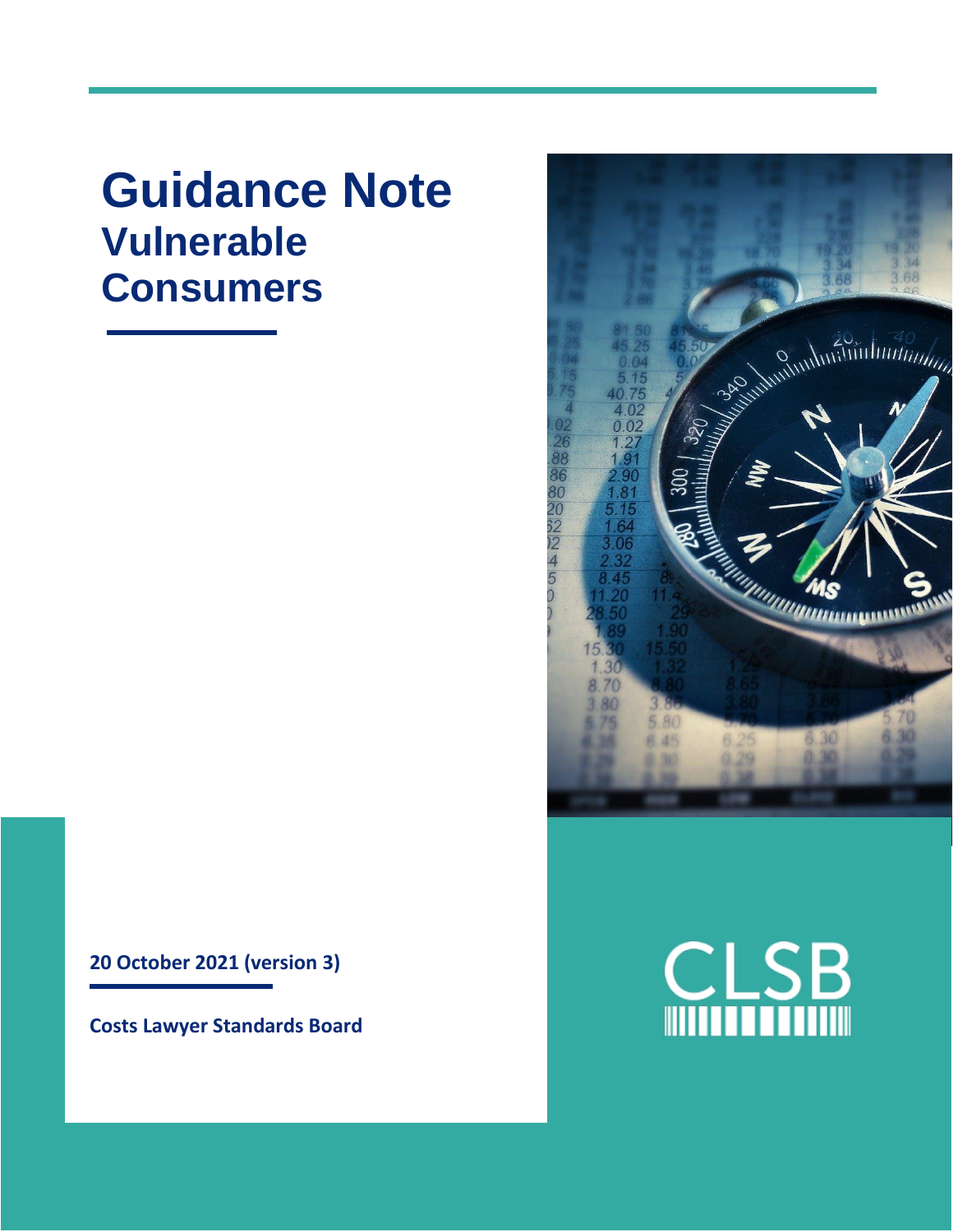- 1. The concept of consumer vulnerability has many dimensions. It might be permanent or transitory. It might stem from a characteristic of the individual or it might stem from the circumstances a person is experiencing at a particular time.
- 2. This guidance note aims to help Costs Lawyers identify vulnerability in their clients, gives examples of how to make adjustments to help, and provides a list of resources that may be useful in deciding how best to respond to the needs of a vulnerable client.

### Why does vulnerability matter?

- 3. The Legal Services Act 2007 defines eight regulatory objectives. These include improving access to justice, and protecting and promoting the interests of consumers of legal services.
- 4. Access to legal services access for everyone is important. This includes access to legal advice about costs. Without access, people may not be able to exercise their rights or be heard. Protecting the users of legal services, and maintaining confidence in using legal services, means the market works better for everyone.
- 5. Principle 6 of the [Costs Lawyer Code of Conduct](https://clsb.info/for-costs-lawyers/costs-lawyer-handbook/) requires Costs Lawyers to treat everyone with dignity and respect. Taking account of the particular needs of your clients is part of what you need to do to meet this requirement.
- 6. You may also have relevant obligations under other legislation, for example:
	- avoiding unlawful discrimination as required by the Equality Act 2010; and
	- complying with The Mental Capacity Act 2005 by, if you think a client or potential client lacks capacity, assessing their capacity prior to taking any instructions.

## What is vulnerability?

7. Some personal circumstances, such as illness or disability, may make a person vulnerable and put them at a disadvantage when buying legal services. Distressing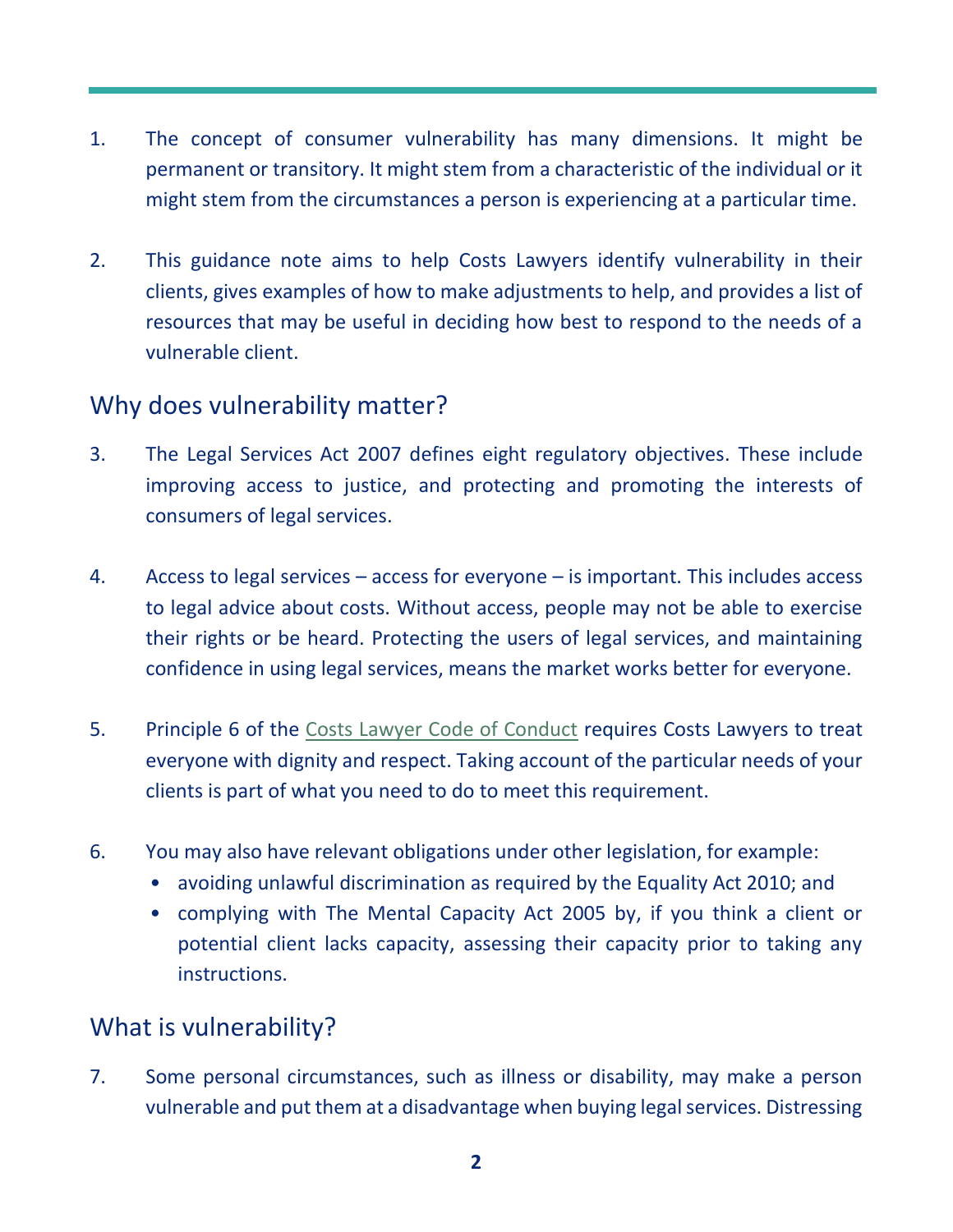life events such as a divorce or bereavement can impact on a person's ability to make decisions, as can stress caused by worrying about money. This is likely to be particularly relevant for lawyers who specialise in costs. A low level of experience in dealing with legal issues or trouble understanding complex documents or processes may also mean people are vulnerable when buying legal services.

- 8. The Legal Services Consumer Panel suggests that the following individual characteristics are risk factors for vulnerability:
	- Age **Low** income Inexperience Low literacy Learning disabilities **Cultural barriers** Cultural barriers Physical disabilities Mental health issues English or Welsh as a second language Health problems Location **Being a carer** Lack of internet access Leaving care Lone parent and the set of the Bereavement Loss of income **Relationship breakdown** Living alone **Release from prison** 
		-
- 9. This is an illustrative, not an exhaustive, list. It highlights relevant characteristics and circumstances that might point to a person being vulnerable. There are other factors that could be added such as, for example, dependency on someone else for care or housing or money, sensory impairments, experiencing a form of abuse, or suffering from an addiction.
- 10. Not everyone with one or more of the risk factors listed above will be vulnerable, but they may be more likely to have additional needs when buying legal services. Costs Lawyers should take action to meet these needs so that their clients are able to make effective decisions and look after their own interests.
- 11. In addition to the individual risk factors listed in the table above, the Legal Services Consumer Panel also considers that the very nature of legal services adds additional factors that are relevant to most individuals seeking legal advice: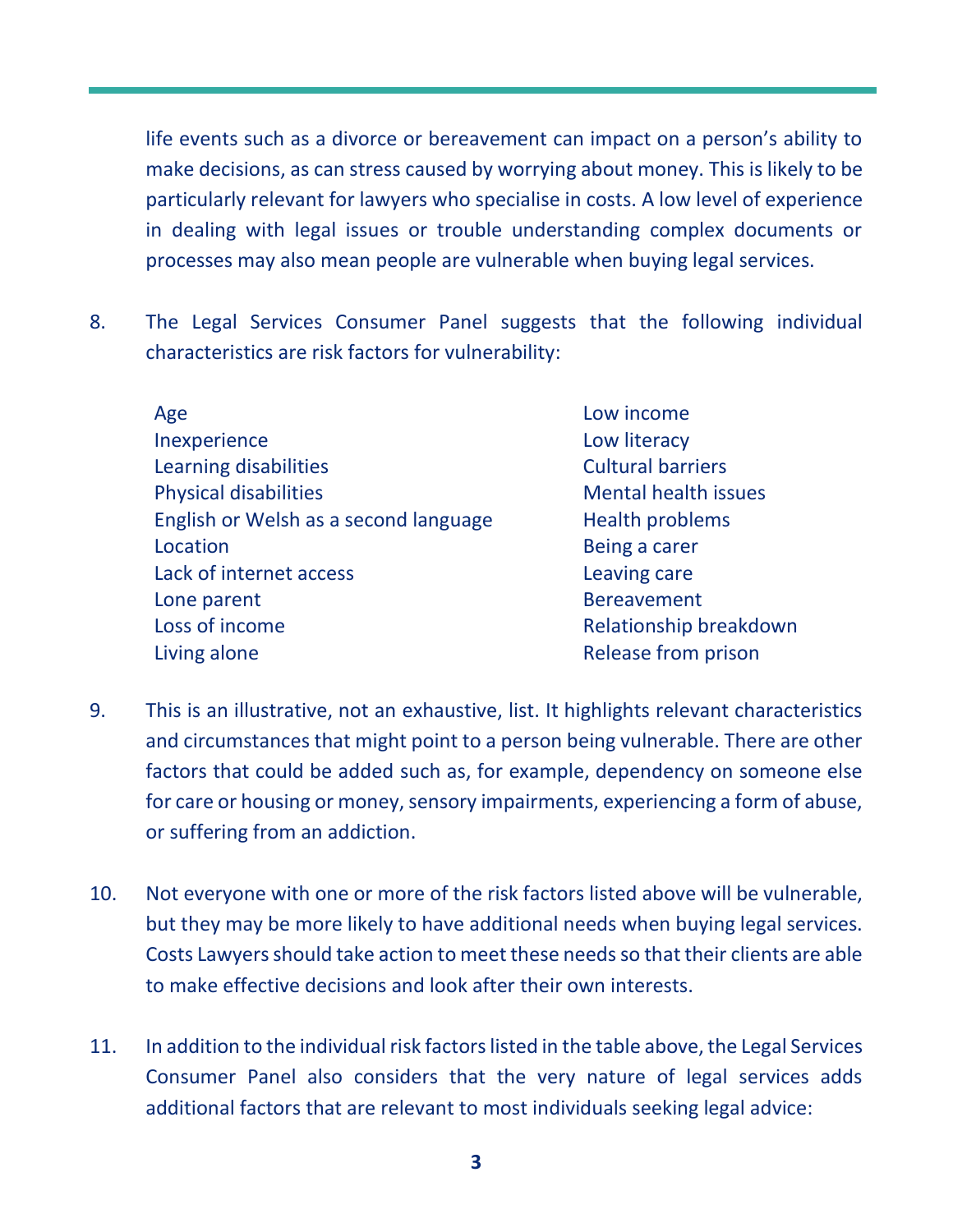- there is a big knowledge gap between members of the public and legal professionals;
- people often need legal advice when they are experiencing stressful difficulties;
- it can be hard for people to judge the quality of legal services, even after they have received them.
- 12. People will not often identify with a label of "vulnerable" or self-identify as vulnerable. It will therefore rarely be appropriate for you to use the label of "vulnerable" in your dealings with clients or other people. Instead, first focus on exploring and understanding the circumstances of people who come to you for advice, and then think about how you should respond to any factors that might indicate you are dealing with a vulnerable person.

#### Working with vulnerable people

- 13. Once you are aware of risk factors, you should think about ways to make sure a client can:
	- explain what they want and give you instructions;
	- understand your advice;
	- act on your advice.
- 14. In order to do this, you should think about how best to meet your client's particular needs. For example, consider whether your client needs:
	- help to access your services, for example to overcome difficulties around physical limitations, hearing or sight;
	- different ways to communicate with you;
	- to be in an environment suitable for them, for example free from noise or distractions or with adjusted lighting;
	- help to understand you, for example simple summaries of key points, more verbal explanations, or an advocacy service or interpreter.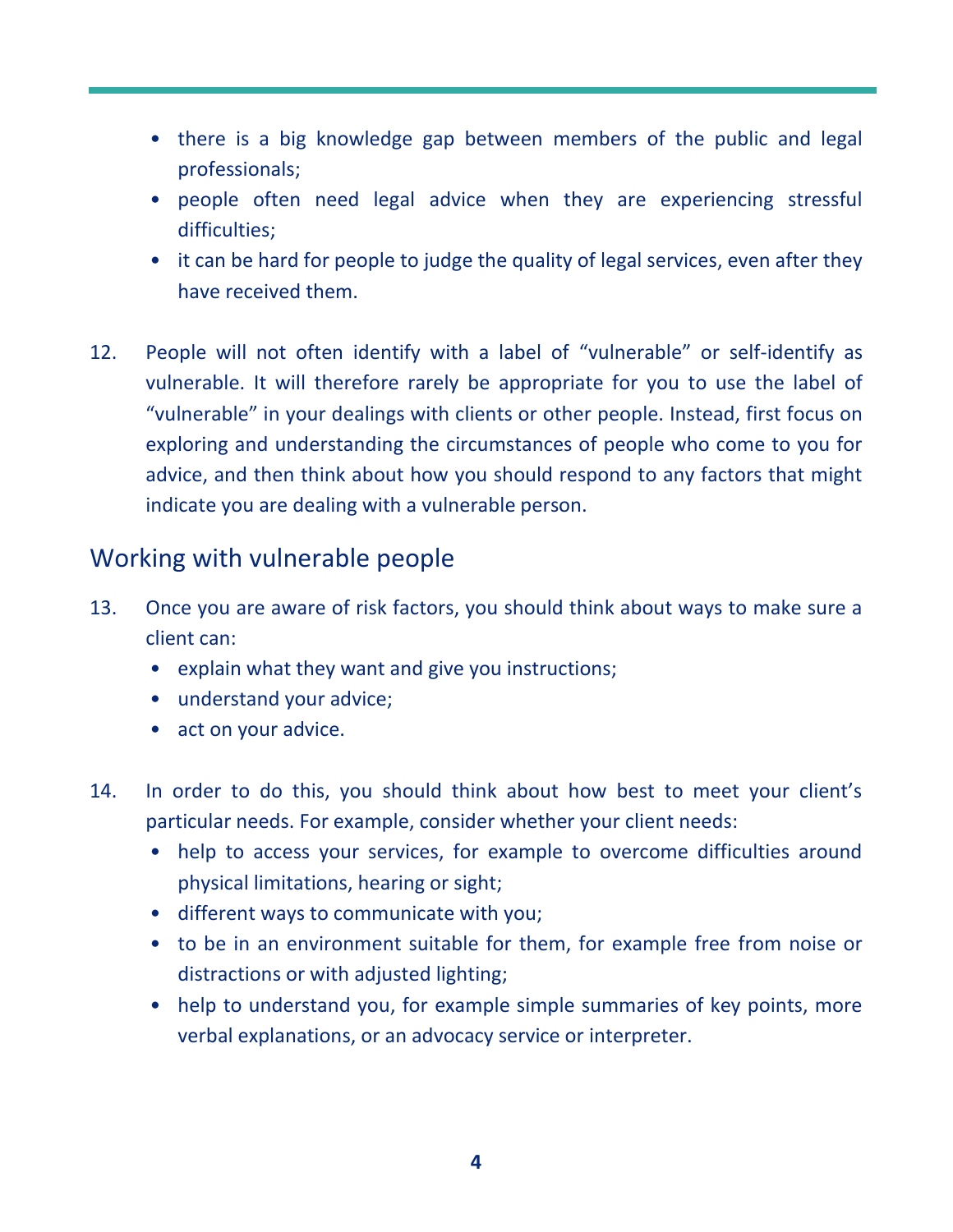- 15. Other things to think about include whether a person:
	- is able to access the internet, including your website, or deal with electronic communications;
	- needs you to be particularly flexible about appointment times, including whether remote meetings might be helpful or unhelpful;
	- has really understood your client care letter, advice and information about the cost of your services;
	- needs you to allow extra time so you can check understanding or give explanations in a different way, or allow them time to take breaks or rest;
	- needs you to find other people to help such as sign language interpreters or deaf-blind communicators;
	- needs to be able to speak to you and cannot make requests or complaints in writing.
- 16. The lists above do not, of course, cover all the ways you might need to take action to help someone who may be vulnerable – they are examples of the types of ways you might need to help.

## Key points

- 17. Key points to take away from this guidance are:
	- be aware of the kinds of factors that should alert you to think about vulnerability;
	- explore your client's circumstances and do not expect them to self-identify as vulnerable;
	- once you are aware of risk factors, take action to meet your client's particular needs.

#### More resources

[The Advocate](https://www.theadvocatesgateway.org/)'s Gateway [Age UK](https://www.ageuk.org.uk/services/) [Alzheimer's Society](http://www.alzheimers.org.uk/) [Equality and Human Rights](https://www.equalityhumanrights.com/en/advice-and-guidance/guidance-businesses) Commission – Guidance for businesses